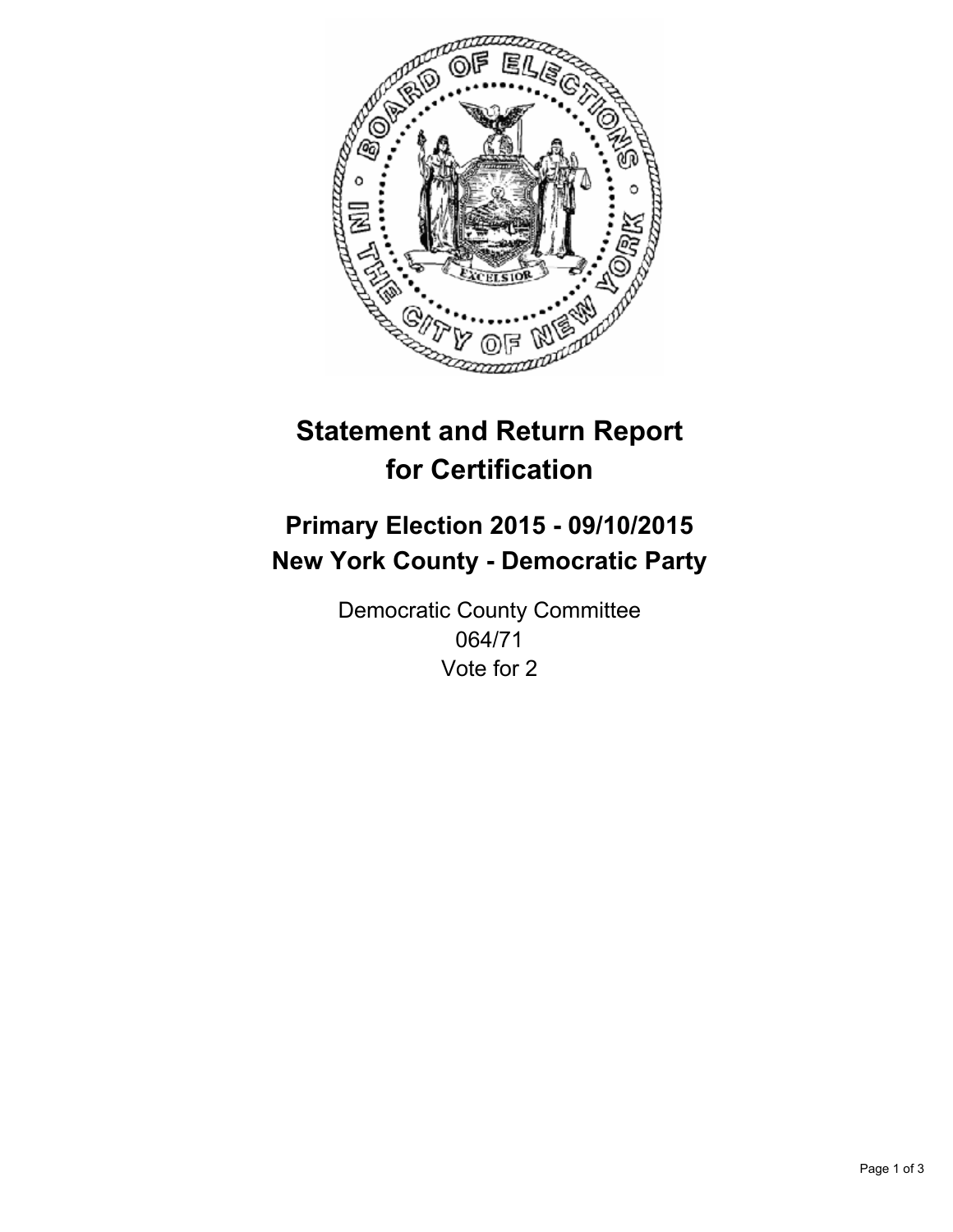

#### **Assembly District 71**

| PUBLIC COUNTER                                           | 16 |
|----------------------------------------------------------|----|
| ABSENTEE/MILITARY                                        | 0  |
| <b>AFFIDAVIT</b>                                         | 0  |
| <b>Total Ballots</b>                                     | 16 |
| Less - Inapplicable Federal/Special Presidential Ballots | 0  |
| <b>Total Applicable Ballots</b>                          | 16 |
| <b>BERNARDO THEN</b>                                     | 5  |
| <b>AMY SLATTERY</b>                                      | 5  |
| <b>ISABEL B. NAVARRO</b>                                 | 5  |
| <b>Total Votes</b>                                       | 15 |
| Unrecorded                                               | 17 |